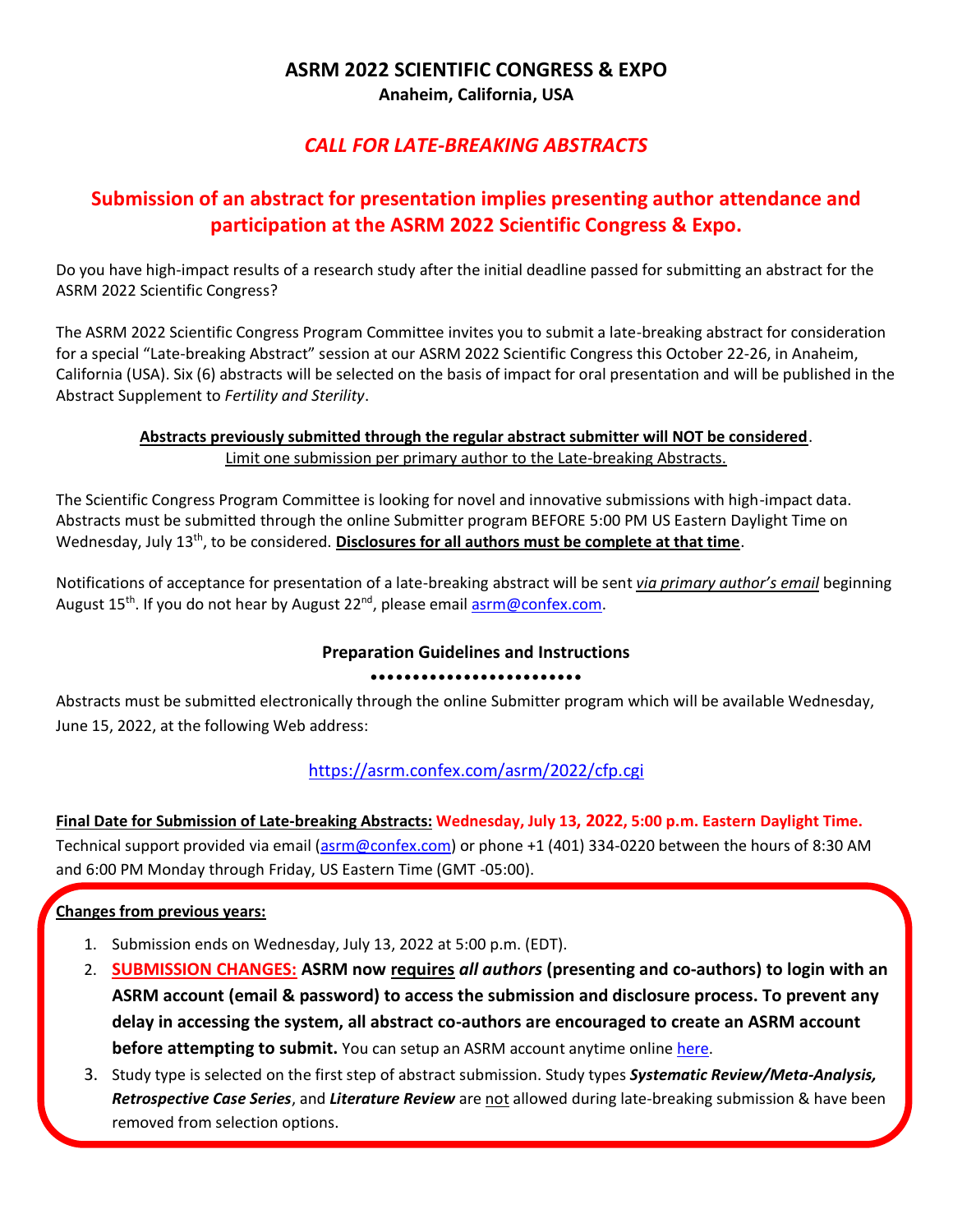#### **ASRM GENERAL LATE-BREAKING ABSTRACT SUBMISSION GUIDELINES & REQUIREMENTS**

#### **SUBMISSION REQUIREMENTS**

- All abstracts must be submitted before the submission deadline of Wednesday, July 13, 2022 at 5:00 p.m. (Eastern Daylight Time). Late submissions will not be accepted.
- Abstracts previously submitted through the regular abstract submitter/during the standard abstract submission period will NOT be considered.
- **ASRM limits one entry per primary/presenting author during the late-breaking submission.**
- All abstracts and video summaries must be submitted electronically via the abstract/video submission site by the deadline. Fax, email, and postal submissions will not be accepted. Late submissions will not be accepted.
- Submission of an abstract for consideration for presentation implies that the presenting author & associated coauthors have legal and ethical rights to submit and present this work. Plagiarism and submitting work that an author has no rights to, will result in an investigation and penalty.
- **Abstracts submitted to ASRM must contain original work**, not previously published, presented, or submitted for publication or presentation at the time of this submission.
- Authors are responsible for printing/saving a copy of their submitted abstract once complete, to provide as a copy to co-authors for proofing and verification. You can do this directly from the system on the Review & Submit step of abstract submission.

# **\*\*\*\*Submission of an abstract for consideration for presentation implies that the presenting author or a designated co-author will attend the meeting to present his/her work if accepted.\*\*\*\***

#### **WITHDRAWAL DEADLINE, FAILURE TO PRESENT, AND PENALTY**

- **LATE-BREAKING ABSTRACTS ACCEPTED FOR PRESENTATION CANNOT BE WITHDRAWN**.
- Failure to present means the presenting author failed to follow the instructions provided. Abstract authors are responsible for checking their emails regarding acceptance/rejection and instructions regarding presentation. The examples provided below are not an exhaustive list but only an illustration of what this phrase could mean.
- **For an abstract accepted for oral presentation,** failure to present means the presenting author failed to follow instructions provided to them (which could mean failing to complete assigned tasks, or that the author failed to show for the in-person presentation). If the presenting author cannot perform these duties, they should have a co-author or other individual present for them.
- **Penalty: Any presenting author who fails to present an accepted abstract or have it presented by a coauthor, or an acceptable alternate presenter, or withdraws an abstract after it has been accepted, will not be allowed to serve as an author on an abstract considered for presentation at the ASRM Scientific Congress for the following two years.**

#### **ABSTRACT FORMATTING AND CONTENT**

- Abstracts must adequately describe the research performed so that the quality, originality, and completeness of the work can be evaluated. Only structured abstracts with the required 5 headings can be submitted. Failure to follow the proper format will disqualify the abstract for grading and consideration.
- Abbreviations used in abstracts must be defined. Abbreviations are permitted in titles if they immediately follow the term being abbreviated and are enclosed in parentheses. If used in the text, they should be defined at first mention if not already defined in the title.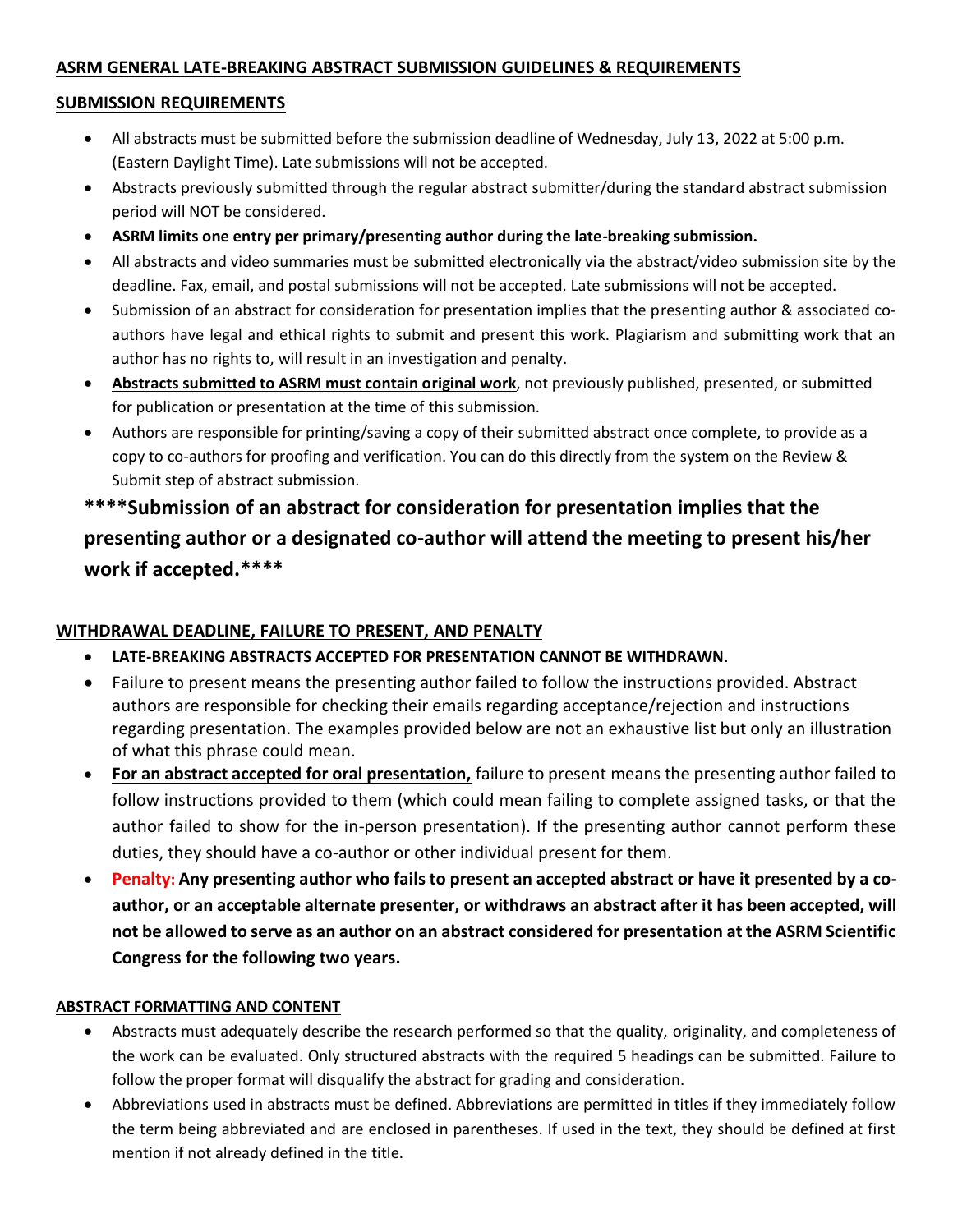- Where possible, generic names should be used for pharmaceuticals, biologics, and medical devices. The trade name of the product used in a study can be referenced. The trade name may be used if the product is the only one of its general type and use of the generic name would encumber the reader. Promotional language and logos may not be used.
- **Do not identify individuals or affiliating institution in the title or abstract body**. Doing so will result in the abstract being disqualified.
- Figures, images, and/or graphics are not permitted and will be deleted.

#### **HUMAN SUBJECTS**

- Abstracts or videos regarding human reproductive cloning will not be considered or accepted.
- Research involving human subjects or human materials must have been approved or exempted by the appropriate Institutional Review Board (IRB) with jurisdiction or equivalent.

#### **AUTHORSHIP**

- When creating an abstract, list the presenting author first. If you need to change who is the presenting author, you can do so in the system until the Abstract Submission period is over (April 20, 2022). After the submission period, please have the current presenting author email [abstracts@asrm.org](mailto:research@asrm.org) to request a different co-author be named as the presenting author.
- All author names should be included at the time of submission; no authors will be added the abstract submission period ends. All author names will be printed in the Abstract Supplement exactly how they are input into the system by the submitting author
- A separate disclosure of commercial and financial relationships must be completed for **each individual author** through the Online Abstract Submitter program. An author on multiple abstracts need only complete one disclosure if they are submitted under the same email.
- **ASRM now requires** *all authors* **(presenting and co-authors) to login with an ASRM account id & password to access the submission and disclosure process.** You can setup an ASRM account anytime online [here.](https://store.asrm.org/Register-Customer?returnurl=https%3a%2f%2fstore.asrm.org%2fMy-ASRM%2fLogin)
- Submitting authors can return to abstracts for editing at any time before the abstract submission end date (April 20, 2022) by clicking on the link provided in your email (you will be required to create a login and password, validated in your email) or via the link on the right side of [this page.](https://asrm.confex.com/asrm/2022/cfp.cgi) Additionally, each co-author has access to correct their name, degree, and affiliation information when they complete their online disclosure.

**\*\*\*ASRM is not responsible for missing or excluded names that the submitting author leaves off during the submission process.**

#### **ABSTRACT EMBARGO AND PUBLICATION**

- **ABSTRACT EMBARGO: ASRM asks that authors maintain an embargo on information in the abstracts, along with any additional information that will be presented at the Congress, until the day and time scheduled for presentation at the Congress**. Abstracts that are included in ASRM's press releases for the Scientific Congress are excluded from this rule. For more information regarding what may be released publicly before the Congress, or how to comply with the embargo, please contact [publicaffairs@asrm.org.](mailto:publicaffairs@asrm.org)
- All accepted abstracts are published in the *Fertility & Sterility* Abstract Supplement online at [www.fertstert.org](http://www.fertstert.org/) as a supplemental issue.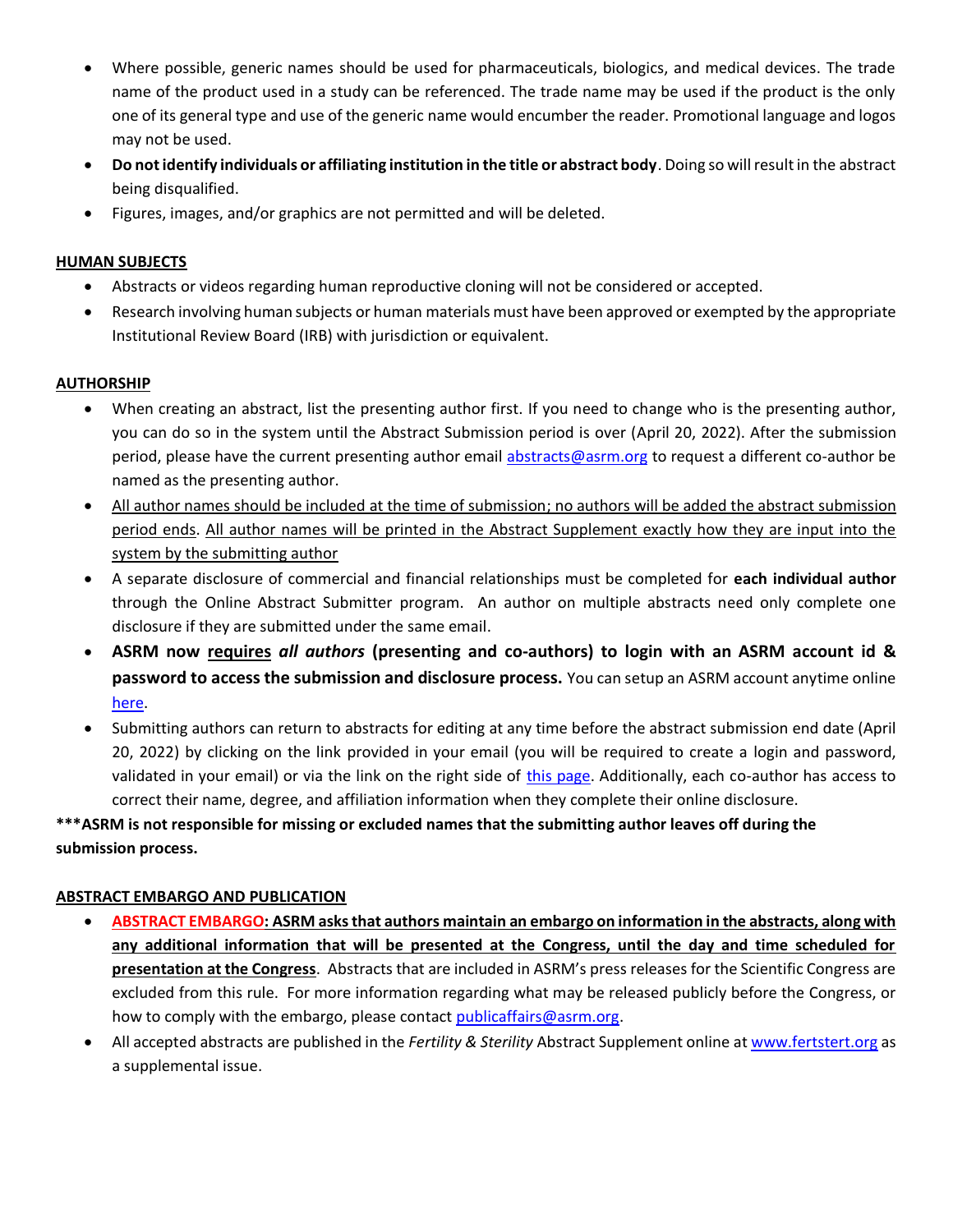#### **NOTIFICATIONS**

- Notifications regarding acceptance/rejection will be emailed *to the primary author* beginning August 15, 2022.
- If you do not receive notification of the status of your abstract by August 22, 2022, call Technical Support at +1 (401) 334-0220 or email technical support at asrm@confex.com.
- All decisions by the Scientific Congress Committee and ASRM are final. **Dates and times of presentations cannot be changed**.
- The primary/presenting author is considered by ASRM to be the main point of contact for each abstract. **This author is responsible for keeping their email contact information up to date within the abstract system**. If the presenting author fails to provide a working email, to check their email or spam filters for notifications, or to respond to ASRM directives via email notifications that result in their presentation not being presented, that is considered a failure to present, and the abstract will face the ASRM penalty regarding failure to present. Requests for changes to emails on file can be made to: abstracts@asrm.org.
- If you are not the presenting author, ASRM will not notify you via email of the status of your abstract. Check with your presenting author for status updates. Communication regarding acceptance/rejection and all further instructions will **only** be emailed to the *presenting author*.

#### **To Submit an Abstract:**

- 1. Go to https://asrm.confex.com/asrm/2022/cfp.cgi
- 2. Click on the red button that says, "Submit an Abstract":

#### **INSTRUCTIONS FOR ABSTRACT SUBMISSION:**

Be aware you can check the status of your abstract at any point by observing the Abstract Control Panel on the top of the abstract submission screen. That looks like this:



#### **If there is a circle with a horizontal line in it, that means the step is incomplete and puts your abstract into an**

**incomplete status in the system.** Any step with a horizontal line in the circle must be completed for your abstract to proceed to review. If the horizontal line circle is on the Author Disclosures step, that means one or more of your authors has not yet completed their disclosure.

#### A. **STEP BY STEP SUBMISSION INSTRUCTIONS**

#### 1. **TITLE PAGE:**

a. Type in your 200-character limit title, the submitter's email, select your presentation preference (Either Oral or Poster, or Poster Only), and then select your study design type from the drop-down list. Once done, click on SAVE AND CONTINUE at the bottom of the page.

#### b. **The Study Design choices are:**

- i. Case Control Study
- ii. Case Report
- iii. Experimental/Exploratory
- iv. Prospective Observational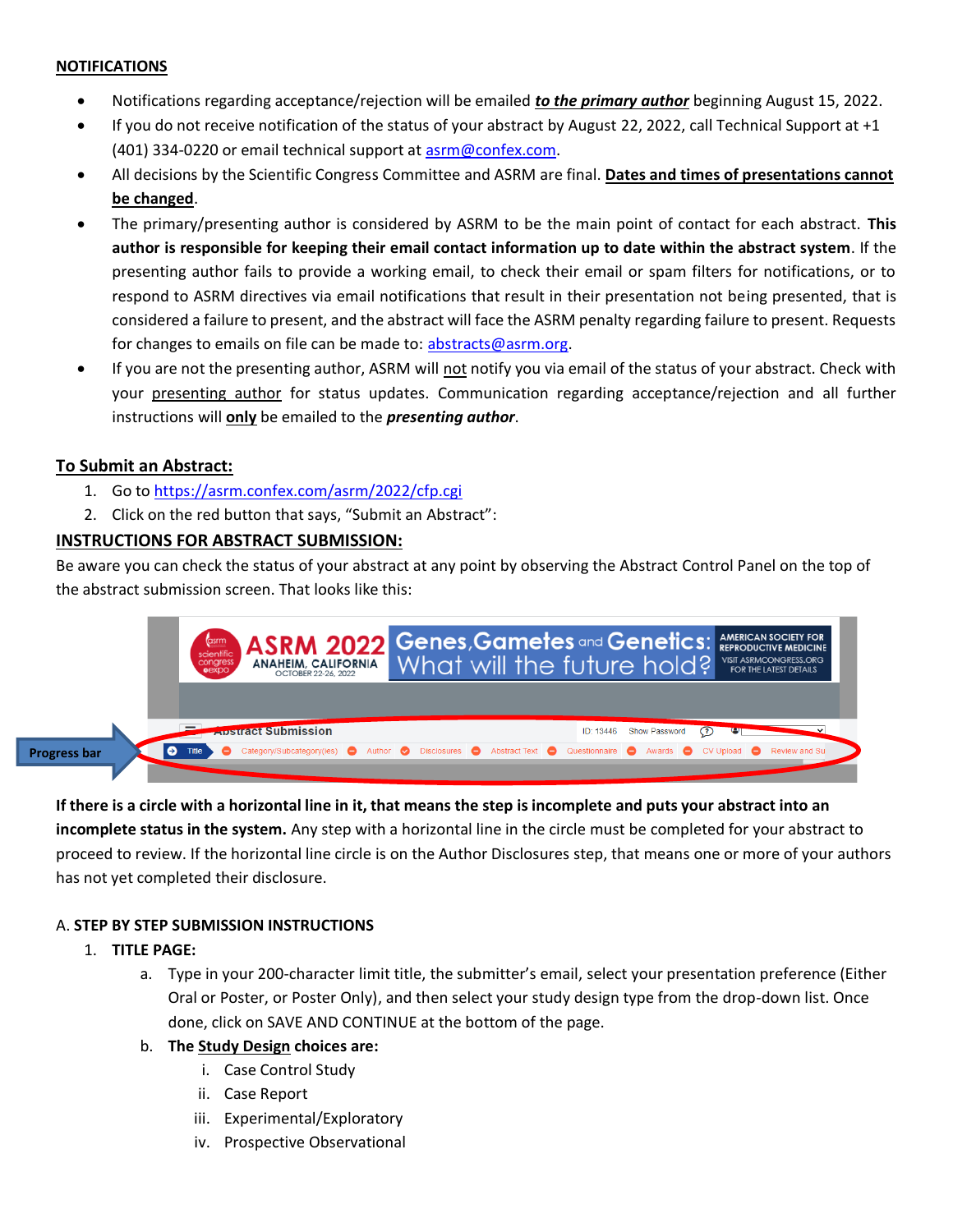- v. Qualitative/Survey
- vi. Randomized Control Trial
- vii. Retrospective Cohort Study (includes comparator groups)
- 2. **CATEGORY and SUB-CATEGORY are required fields.** You may select one category and up to 3 Sub-categories. Some awards require specific sub-categories to be selected, please ensure you are informed of this when submitting.
- 3. **AUTHOR(s):** In the Online Abstract Submitter, provide names of all co-authors.
	- a. The Presenting Author should be entered first. Search for each author using last name or email address.
	- b. If you are not able to find an author using the search feature, please select the radio button beside "Not Found – Enter new name" then click SELECT to enter a new author. **New authors' first (given) name, last (family) name, degree(s), and email should be entered.**
	- c. **NOTE**: **ASRM now requires all authors (presenting and co-authors) to login with an ASRM account ID & password to access the submission and disclosure process.** You can setup an ASRM account anytime onlin[e here.](https://store.asrm.org/Register-Customer?returnurl=https%3a%2f%2fstore.asrm.org%2fMy-ASRM%2fLogin) The email on the ASRM account must match what is on the abstract author account.

#### 4. **AUTHOR DISCLOSURES:**

- a. All authors included on the abstract are required to complete a conflict-of-interest disclosure form within the abstract submission system. **You will not be allowed to proceed to any other part of your abstract submission until all co-author disclosures are complete**.
- b. When you enter author information, an email is automatically sent to the co-authors, asking them to complete the disclosure. You can also send email reminders to authors missing disclosures. If you complete all steps of your submission and then add more authors, your submission will not be considered complete and will not be submitted for consideration until those newly added authors complete their disclosures.

#### 5. **ABSTRACT TEXT:**

- a. Format the abstract into five (5) sections. Each section must be preceded by a section heading. Section headings must be in upper case, followed by a colon, as shown below. The headers must be included, or the abstract text will not be accepted. You may copy and paste formatted text from your word processor or use the buttons on the text box to format your text or add special characters.
	- i. **Objective**: An introductory sentence indicating the objective and purpose of the study.
	- ii. **Materials and Methods**: A description of methodology including applicable statistical evaluation.
	- iii. **Results:** A summary of the new, previously unpublished data and findings.
	- iv. **Conclusions:** A statement that will drive home the broader implications of the study results.
	- v. **Impact Statement:** A statement defining the study's impact, significance, or relevance to the field.
- b. **Abstract text must not exceed 2700 characters (spaces are not counted in character total).** Required headers are counted in the character total.
- c. **ONE** table may be included as part of your abstract body but will reduce your maximum total character count allowable from 2700 to 2380. Additionally, all characters in your table will be counted towards your allowable maximum character count.

#### 6. **QUESTIONNAIRE PAGE:**

- a. Check the box at the top of the page beside: "This abstract was not previously published, presented, or submitted for publication or presentation at the time of this submission."
	- i. This verifies the abstract contains original work. This means the work has not been 1) presented at a meeting of another national or international scientific organization prior to this meeting, or 2) submitted for publication at the time of submission to ASRM.